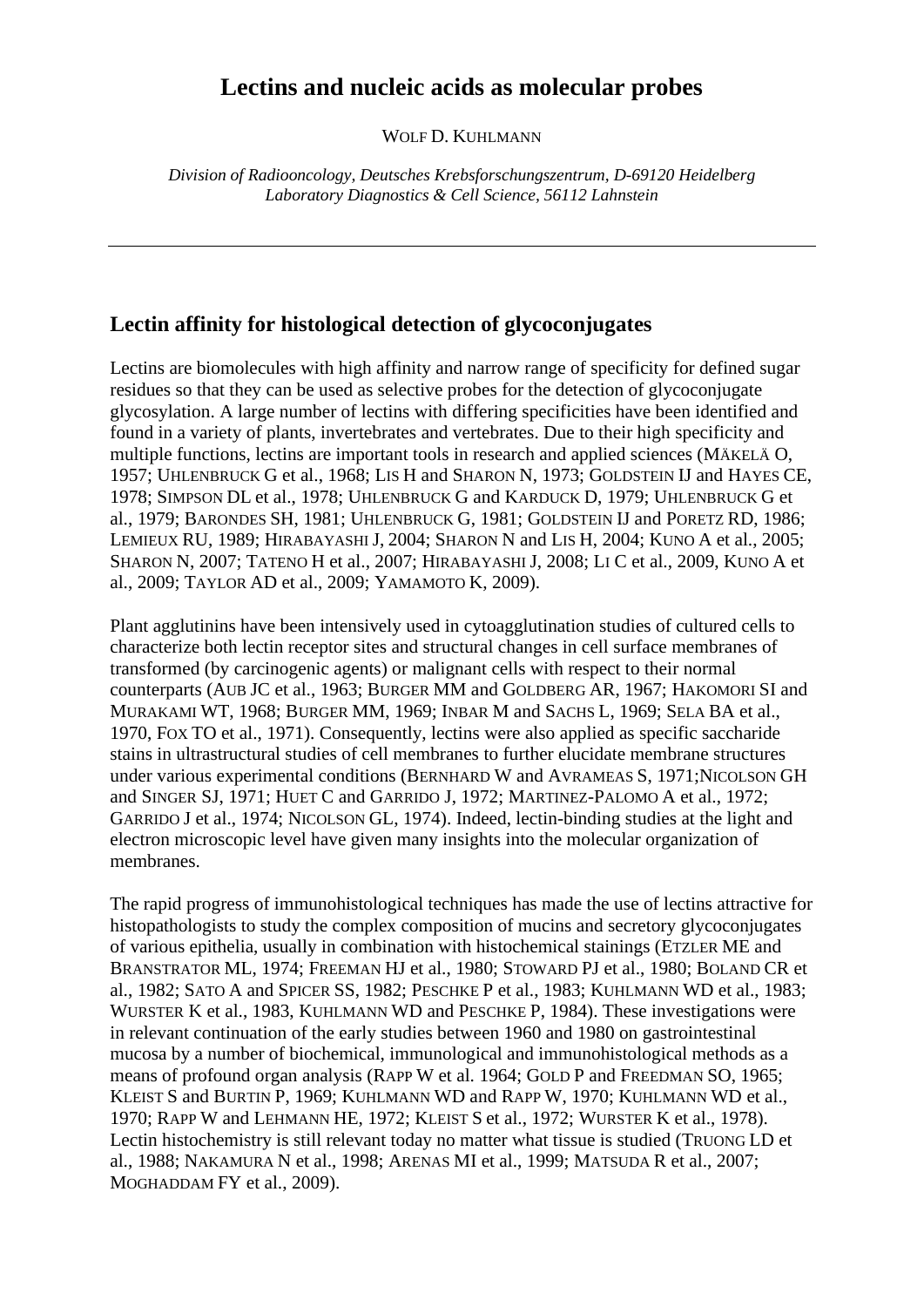In the case of histology, immunostaining methods (FITC labeling in immunofluorescence and, much later, peroxidase labeling techniques) became state-of-the-art. It could be shown that histochemical procedures (Alcian blue staining and subsequent refinements), immunostaining with specific antibodies and the use of lectin bindings had some potential for investigations on structure-function-relationships in gastrointestinal mucosa (KUHLMANN WD, 1984).

In a similar way to immunohistologal techniques, lectins are either conjugated with markers such as fluorochromes, enzymes etc. and applied to tissue sections in direct staining techniques. Alternatively, lectins are used unconjugated and detected by indirect staining procedures. The following steps are involved:

- select lectins according to the desired study, choose a direct or indirect labeling method;
- use the lectins to localize the corresponding carbohydrate moieties in appropriate cell or tissue preparation;
- the carbohydrate-lectin complex is detected via marker molecules by a direct or indirect procedure according to the same principles described for immunohistology;
- visualization of the chromogen by enzyme substrate, UV light (f.e. fluorochromes) or other methods.

There exist many variants of histological lectin stainings which, however, are basically the same as the respective techniques in immunohistology. Thus, the same marker molecules including detection principles known from immunohistology may be adapted. This includes also the combination of different labels in one experiment.

From a number of lectin staining studies it was deduced that the successful use of the probes for glycoconjugate detection is not only governed by the chosen staining procedure (i.e. the applied detection principle such as a direct or an indirect method, the secondary reagents which includes the labelling substance), but also by the tissue preparation. Appropriate tissue handlings include fixation, dehydraton, embedding and pretreatment of specimens, and are equally important variables as described for immunohistology. All these factors influence specificity and sensitivity of lectin staining experiments (for details see chapters on tissue fixation, dehydration and histological embedding).

## **Nucleic acids as probes for in situ hybridization**

The technique of *in situ hybridization* is another example of a specific histological stain by the use of special probes, first described in 1969 (GALL JG and PARDUE ML, 1969; JOHN HA et al., 1969; PARDUE ML and GALL JG, 1969). The technique allows the detection of specific nucleic acid sequences in chromosomes and morphologically intact cells or tissues. A high degree of spatial information in locating specific DNA or RNA sequences within the cells or in subpopulation of cells of a given tissue specimen can be achieved. Moreover, the combination with immunohistology will allow to relate topological information to gene activity at the DNA, mRNA and protein level. In situ hybridization may be used to

- identify sites of gene expression;
- analyze the tissue distribution of transcription;
- identify and localize pathogens (e.g. virus);
- follow changes in specific mRNA synthesis;
- chromosome mapping.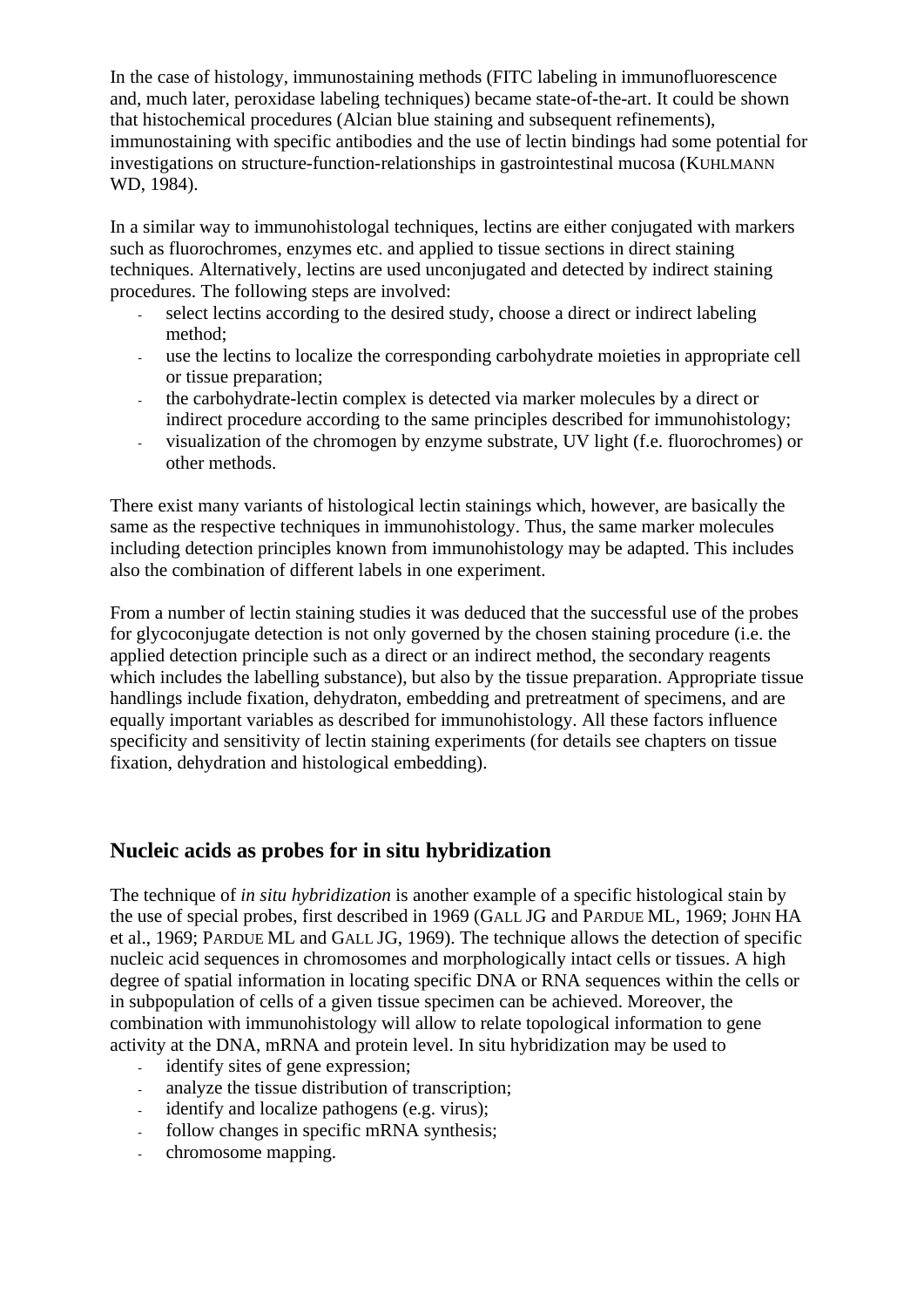DNA probe tests are based on the principle of a nucleic acid hybridization reaction, i.e. the formation of stable double-stranded nucleic acid molecules from complementary singlestranded molecules. The complementary base pairs are formed between adenine and thymine bases, and guanine and cytosine bases. Specific DNA probes can be designed to detect various genes, gene segments or gene products. When specific hybrids are formed between the target nucleic acid and the DNA probe, excess (unreacted) single-stranded DNA probes are separated from the hybrids by washings. The principle of in situ hybridization is derived from Southern and Northern blot methods, but it can detect the specific nucleic acid sequences in intact cells and tissues.

Although the annealing of DNA or RNA molecules to their complementary sequences has been applied earlier for several purposes and by several techniques (e.g. in solution for scintillation counting or on nitrocellulose membranes for radioautography), *in situ* hybridization needed special histological preparation. In spite of the high sensitivity and wide applicability of in situ hybridization techniques, their use has been limited because at that time only radiositopes were available as labels. This changed with the introduction of molecular cloning of nucleic acids and and the introduction of non-radioactive detection methods. Since then, the technique has become established for the identification of DNA and RNA in many laboratories (LANGER PR et al., 1981; CHOLLET A and KAWASHIMA EM, 1985; GEBEYEHU G et al., 1987; GUITTENY AF et al., 1988; WARFORD A, 1988; HANKIN RC and LLOYD RV, 1989; PRINGLE JH et al., 1989; KESSLER C et al., 1990; LARSSON LI and HOUGAARD DM, 1990; KESSLER C, 1991; SHORROCK K et al., 1991; TRASK BJ, 1991; TRASK BJ et al., 1991; DURRANT I et al., 1995).

Marker molecules including detection principles known from immunohistology play a major role in the application of cellular hybridization techniques. Furthermore, new perspectives in the application of in situ hybridization have been opened by the combination of different labels in one experiment. The many sensitive antibody detection systems available for such probes enhances the flexibility of the method (PARAGAS VB et al., 1997; SPEEL EJM et al., 1997; PERNTHALER A et al., 2002). The sensitivity of in situ hybridization methods is governed by several variables such as the preservation of nucleic acid during tissue preparation (f.e. fixation, dehydration, embedding), the accessibility of molecular probes to the target during hybridization, the specificity and activity of the secondary reagents and the sensitivity of the applied detection system.

The concept of in situ hybridization for the localization of either DNA or RNA sequences is similar and follows these preparative steps:

- cell or tissue sampling, i.e. fixation and specimen preparation. Preparation in the case of whole tissues means dehydration, embedding and section pretreatment;
- probe labeling with a suitable marker;
- hybridization;
- localization of hybrids by an appropriate detection system.

## **Selected publications for further readings**

Mäkelä O (1957) Aub JC *et al*. (1963) Rapp W *et al*. (1964) Gold P and Freedman SO (1965) Burger MM and Goldberg (1967) Hakomori SI and Murakami WT (1968)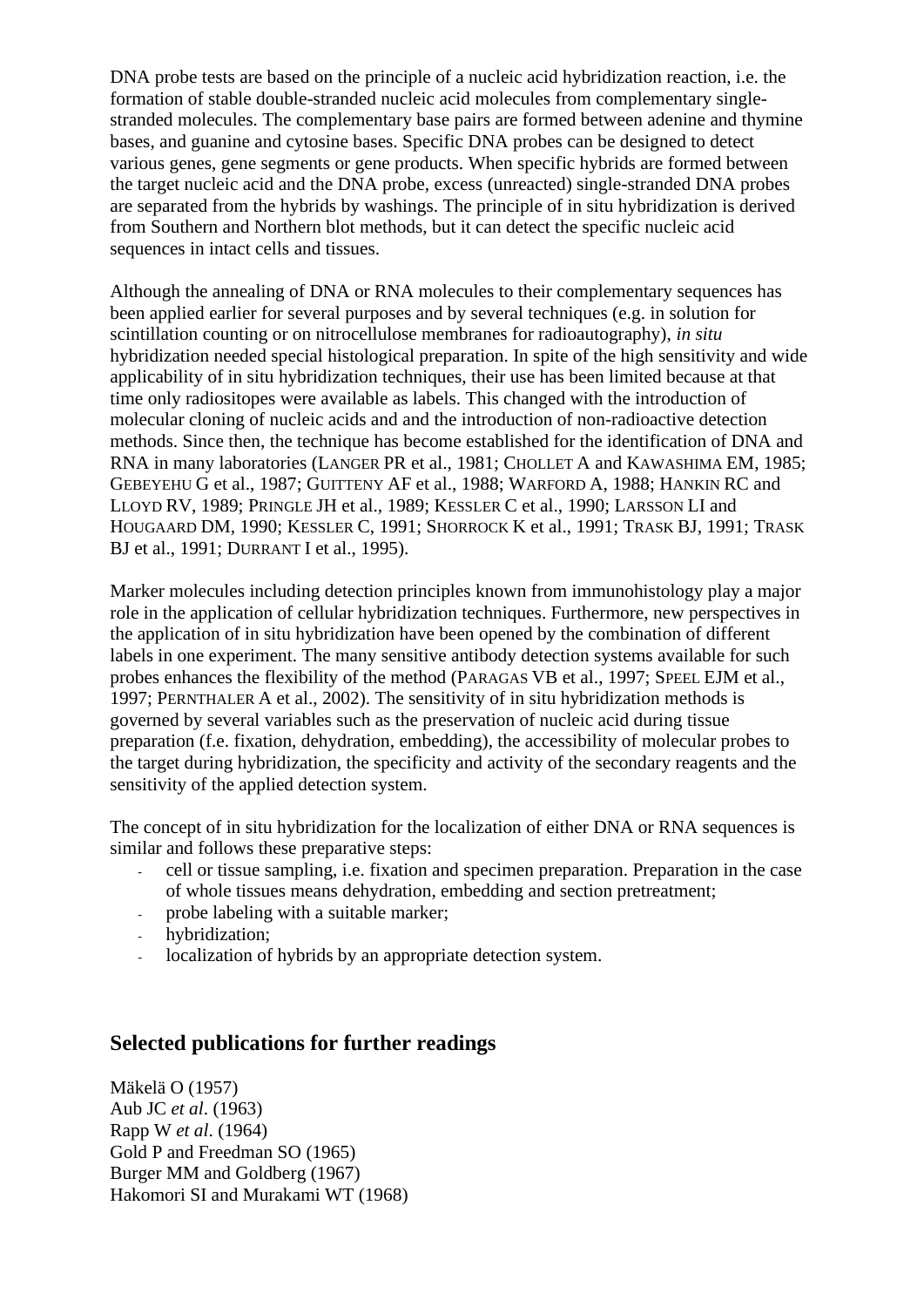Uhlenbruck G et al. (1968) Burger MM (1969) Gall JG and Pardue ML (1969) Inbar M and Sachs L (1969) John HA *et al*. (1969) Kleist S and Burtin P (1969) Pardue ML and Gall JG (1969) Kuhlmann WD and Rapp W (1970) Kuhlmann WD *et al*. (1970) Sela BA *et al.* (1970) Bernhard W and Avrameas S (1971) Fox TO *et al*. (1971) Nicolson GL and Singer SJ (1971) Huet C and Garrido J (1972) Kleist S *et al*. (1972) Martinez-Palomo A et al. (1972) Rapp W and Lehmann HE (1972) Lis H and Sharon N (1973) Etzler ME and Branstrator ML (1974) Garrido J *et al.* (1974) Nicolson GL (1974) Goldstein IJ and Hayes CE (1978) Simpson DL *et al*. (1978) Wurster K *et al*. (1978) Uhlenbruck G and Karduck D (1979) Uhlenbruck G *et al*. (1979) Freeman HJ *et al*. (1980) Stoward PJ *et al*. (1980) Barondes SH (1981) Langer PR *et al*. (1981) Uhlenbruck G (1981) Boland CR *et al*. (1982) Sato A and Spicer SS (1982) Kuhlmann WD *et al*. (1983) Peschke P *et al*. (1983) Wurster K *et al*. (1983) Kuhlmann WD and Peschke P (1984) Chollet A and Kawashima EM (1985) Goldstein IJ and Poretz RD (1986) Gebeyehu G *et al*. (1987) Guitteny AF *et al*. (1988) Truong LD *et al*. (1988) Warford A (1988) Hankin RC and Lloyd RV (1989) Lemieux RU (1989) Pringle JH *et al*. (1989) Kessler C *et al*. (1990) Larsson LI and Hougaard DM (1990) Kessler C (1991) Shorrock K *et al*. (1991) Trask BJ (1991) Trask BJ *et al*. (1991) Durrant I *et al*. (1995)